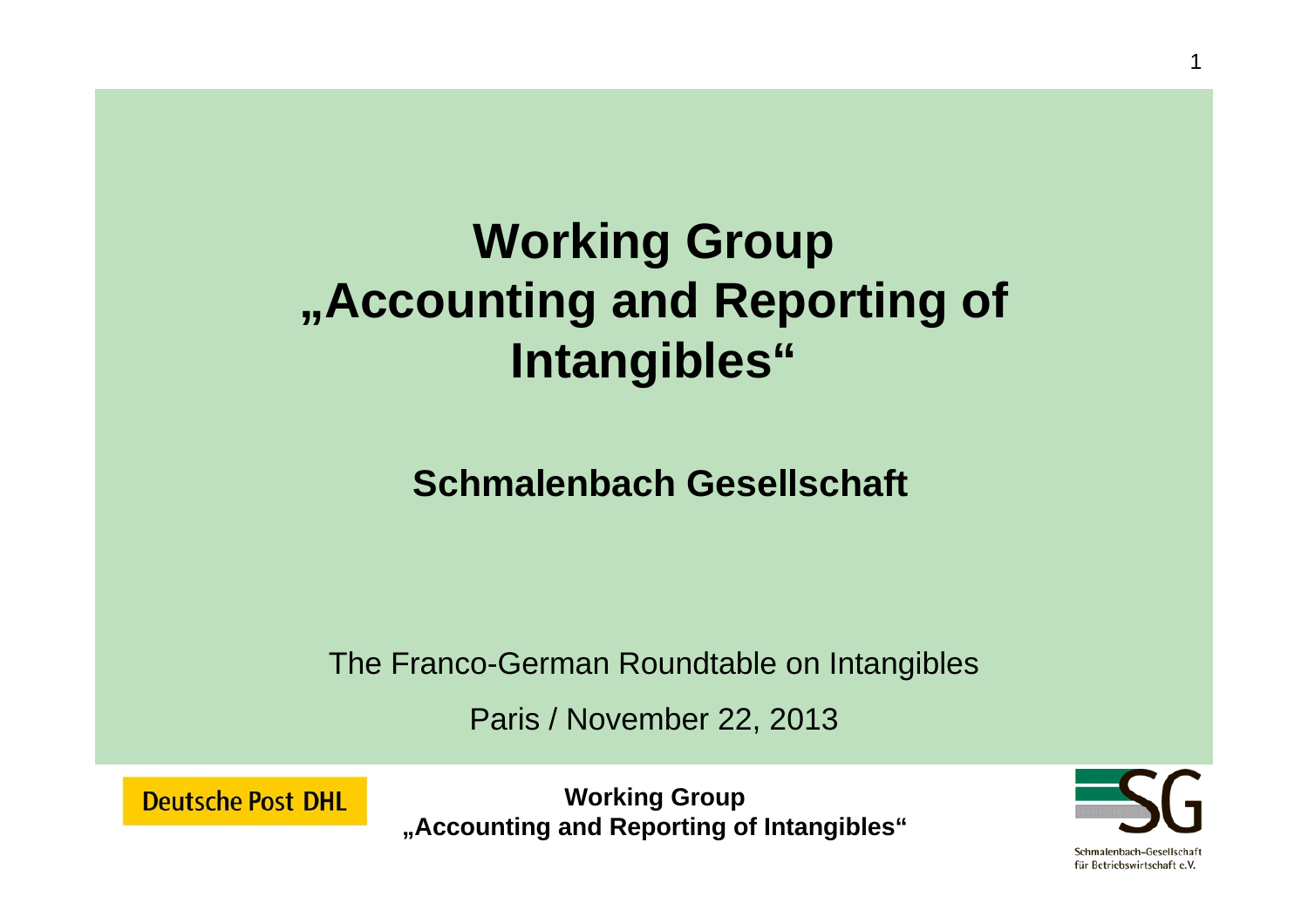## **Working Group (WG) embedded in overall activities of Schmalenbach Gesellschaft (SG) (I)**

- **goals of SG (www.schmalenbach.org):** Creation and promotion of close relationships between research in business economics, teaching and business practice with the aim of
	- $\blacksquare$  intensifying dialogue between science and business on the application of new findings and methods in business economics
	- $\blacksquare$  gaining new findings in business economics through the close Cupertino of science and business
	- $\blacksquare$  stimulating research in the field of business economics and related social and natural sciences
	- $\blacksquare$  preparing statements on current questions in the fields of business practice and economic legislation and
	- $\blacksquare$  communicating new findings in the field of business economics and promoting the public's understanding of business problems.

**Working Group "Accounting and Reporting of Intangibles"**

**Deutsche Post DHL** 

Franco-German Roundtable on Intangibles – Paris, Nov 22, 2013



für Betriebswirtschaft e.V.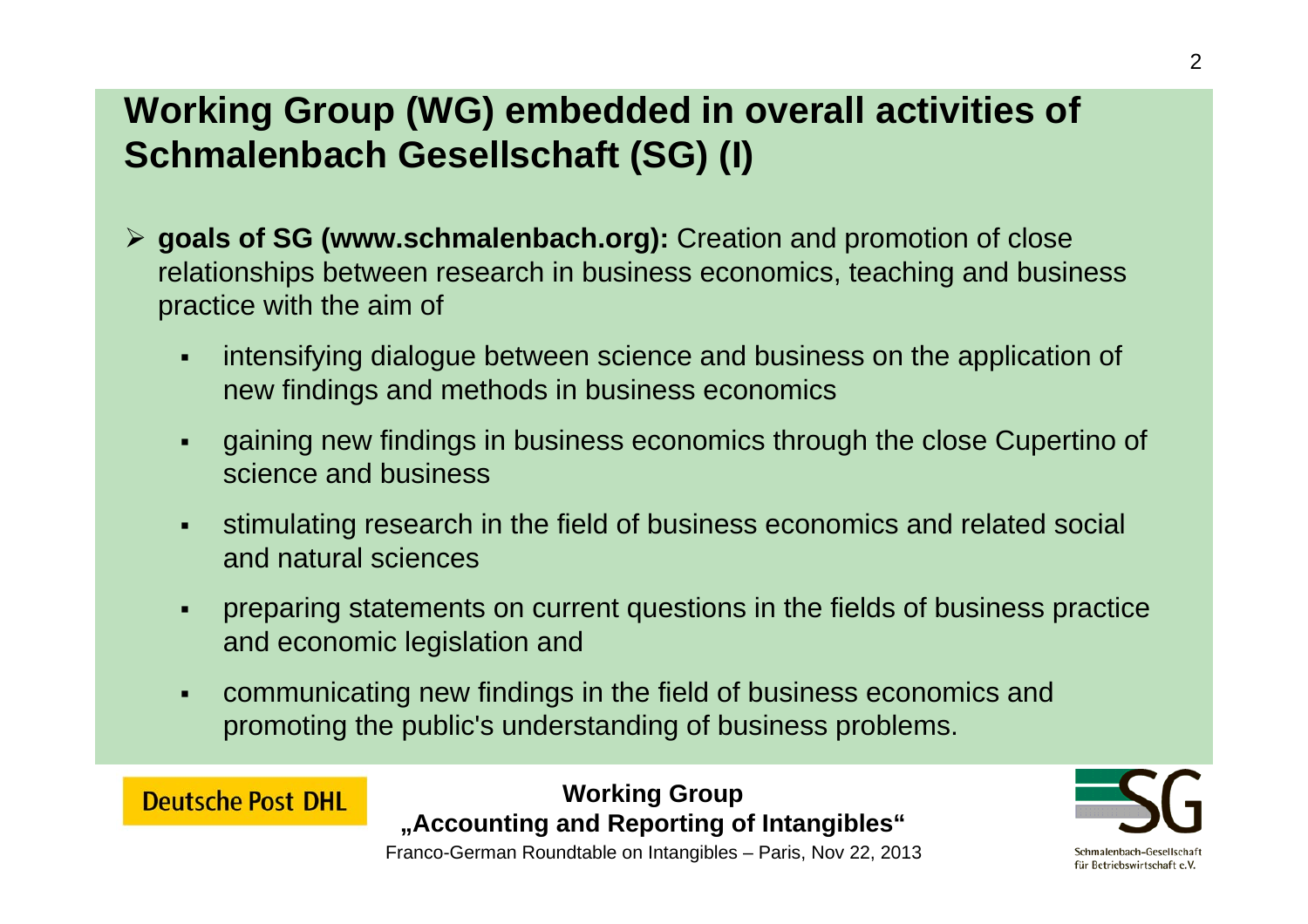## **Working Group (WG) embedded in overall activities of Schmalenbach Gesellschaft (SG) (II)**

| <b>Management and Organisation</b><br>Corporate Development and International Management<br>$\bullet$<br><b>External and Internal Corporate Control</b><br>Human Resource Management<br><b>Mergers &amp; Acquisitions</b><br>$\bullet$<br>Organisation<br>$\bullet$<br><b>Sustainability Management</b><br>$\bullet$<br>• Value Based Management in Small and Medium-Sized<br><b>Enterprises</b> | <b>Manufacturing and Marketing</b><br>Marketing<br>Integration of New Products and Services<br><b>Purchasing and Logistics</b><br>R & D Management                                                                                                                   |
|--------------------------------------------------------------------------------------------------------------------------------------------------------------------------------------------------------------------------------------------------------------------------------------------------------------------------------------------------------------------------------------------------|----------------------------------------------------------------------------------------------------------------------------------------------------------------------------------------------------------------------------------------------------------------------|
| <b>Finance, Accounting, Taxes</b><br><b>Accounting and Reporting of Intangibles</b><br>$\bullet$<br><b>Financial Accounting</b><br>$\bullet$<br><b>Corporate Finance</b><br>$\bullet$<br><b>Internal Accounting</b><br>Taxation                                                                                                                                                                  | <b>Industries</b><br><b>Business Economics in Construction Industries</b><br><b>Business Economics in Healthcare Industries</b><br><b>Regulation in Network Industries</b><br><b>Retail Banking</b><br>Strategic Planning and Controlling in Banking<br>Corporations |

**Working Group "Accounting and Reporting of Intangibles"**

**Deutsche Post DHL** 



für Betriebswirtschaft e.V.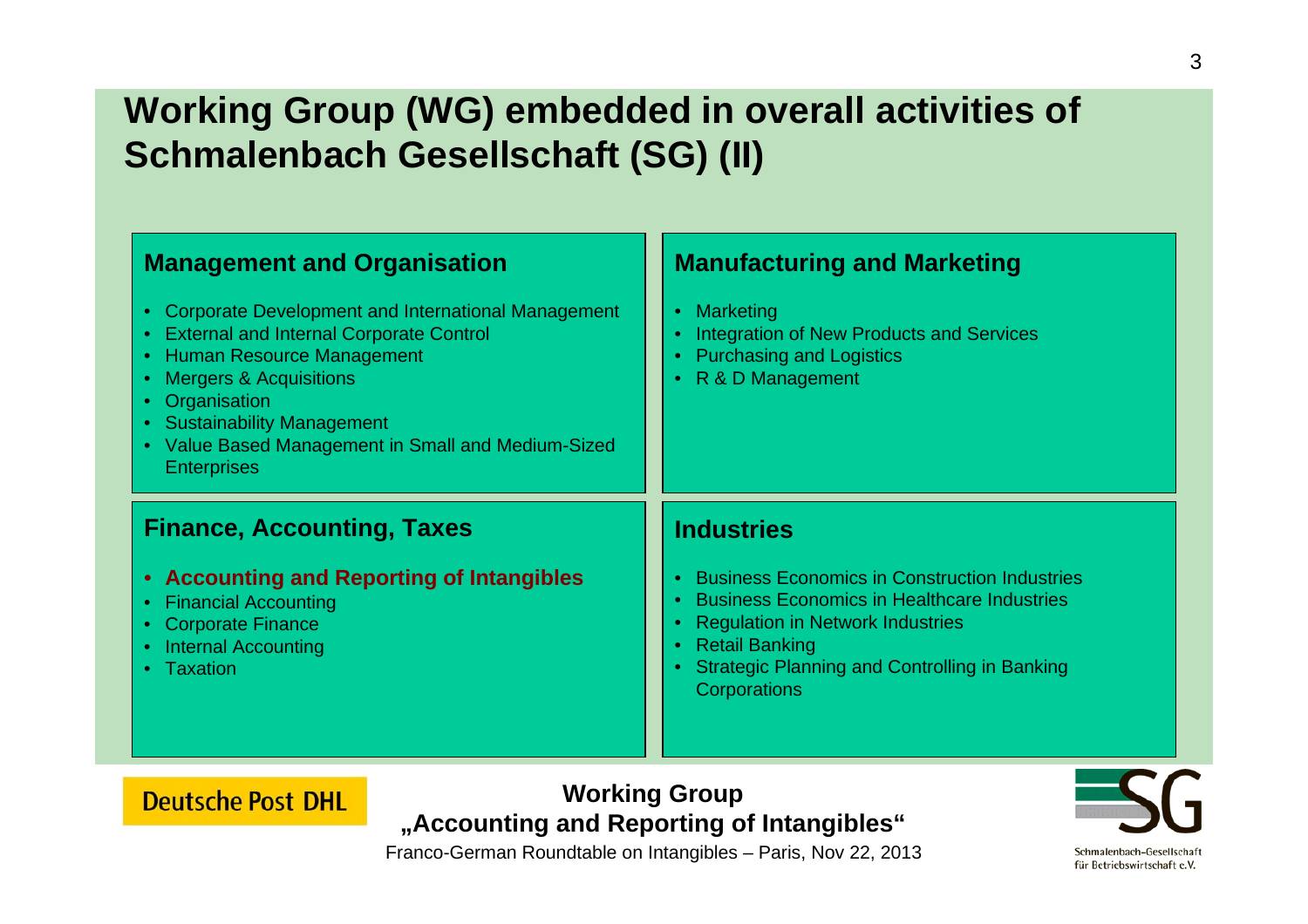## **Working Group (WG) embedded in overall activities of Schmalenbach Gesellschaft (SG) (III)**

 $\blacksquare$ WG on Accounting and Reporting of Intangibles **founded in 1998**.

#### $\blacksquare$ **aims at developing proposals of**

- п how to explain sources of (market) value of a company not being reported on its balance sheet
- $\blacksquare$ how to incorporate intangibles in financial and management accounting and reporting
- $\blacksquare$  how to represent the importance and role of such values in corporate measurement and communication instruments.
- $\blacksquare$  **previous work and publications** (see next slide) of WGARI dealt with:
	- **structuring of intangibles**

**Deutsche Post DHL** 

- **Example incorporation of intangibles in financial statements**
- **Follo incorporation of intangibles in the management report**
- recognition and measurement of intangibles in a business combination

#### **Working Group "Accounting and Reporting of Intangibles"**

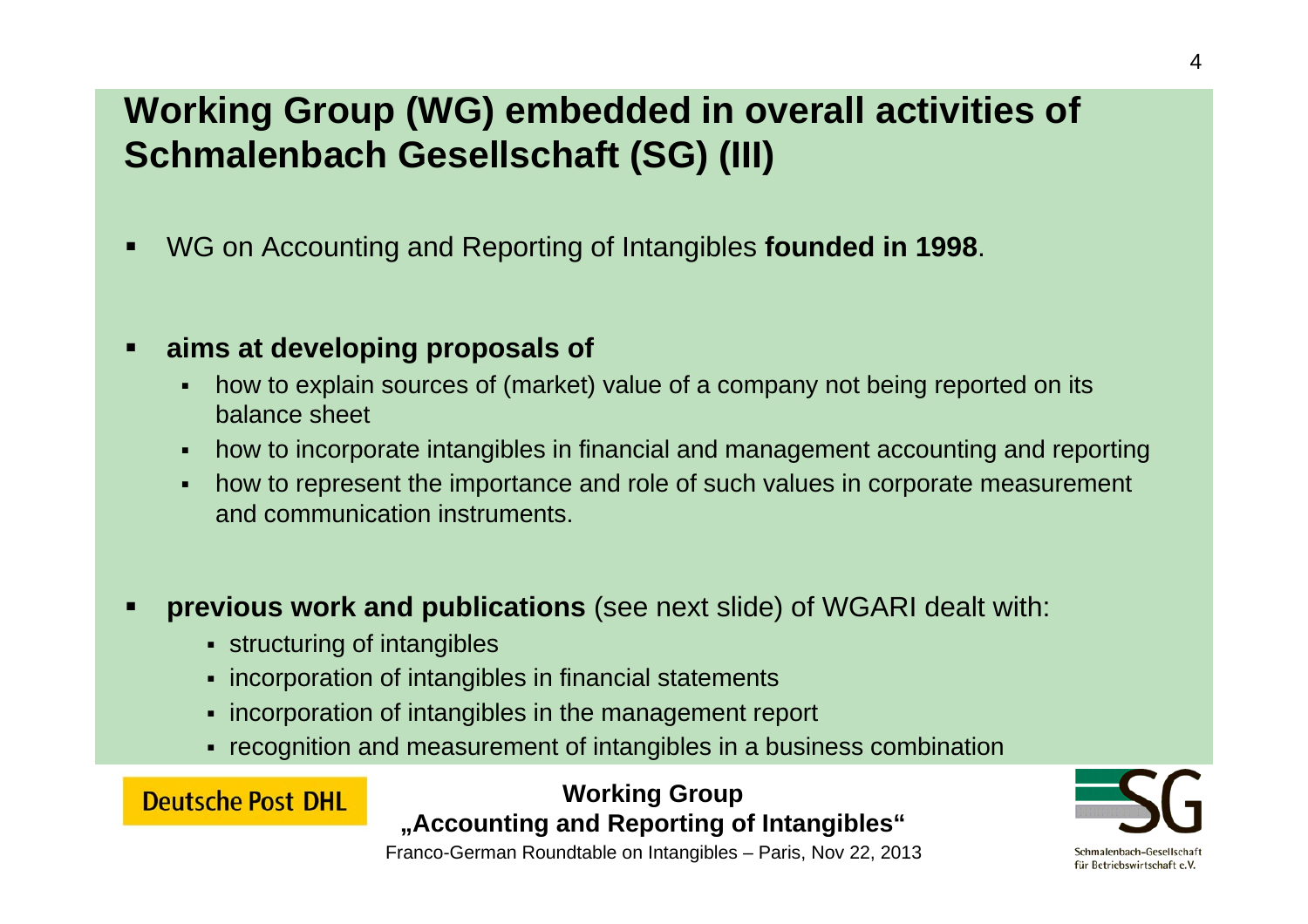### **Publications**

- • Kategorisierung und bilanzielle Erfassung immaterieller Werte, in: *Der Betrieb* 54 (2001), 989-995.
- • Freiwillige externe Berichterstattung über immaterielle Werte, in: *Der Betrieb* 56 (2003), 1233-1237.
- • Erfassung immaterieller Werte in der Unternehmensberichterstattung vor dem Hintergrund handelsrechtlicher Rechnunglegungsnormen, in: Horváth, P. and Möller, K. (Eds.): *Intangibles in der Unternehmenssteuerung*, Stuttgart 2005, 221-250.
- • Corporate Reporting on Intangibles - A Proposal from a German Background, in: Current Issues in Financial Reporting and Financial Statement Analysis, in: *sbr*, Special Issue 2 2005, 65-100.
- • Leitlinien zur Bilanzierung selbst geschaffener immaterieller Vermögensgegenstände des Anlagevermögens nach dem Regierungsentwurf des BilMoG, in: *Der Betrieb* 61 (2008), 1813-1821.
- • Immaterielle Werte im Rahmen der Purchase Price Allocation bei Unternehmenszusammenschlüssen nach IFRS – Ein Beitrag zur Best Practice, in: *zfbf* , Special Issue 2009.
- • Management Control and Reporting of Intangibles, in: *Schmalenbach Business Review*, Special Issue 4/13, 2013.

**Deutsche Post DHL** 

**Working Group "Accounting and Reporting of Intangibles"**

Franco-German Roundtable on Intangibles – Paris, Nov 22, 2013



Schmalenbach-Gesellschaf für Betriebswirtschaft e.V.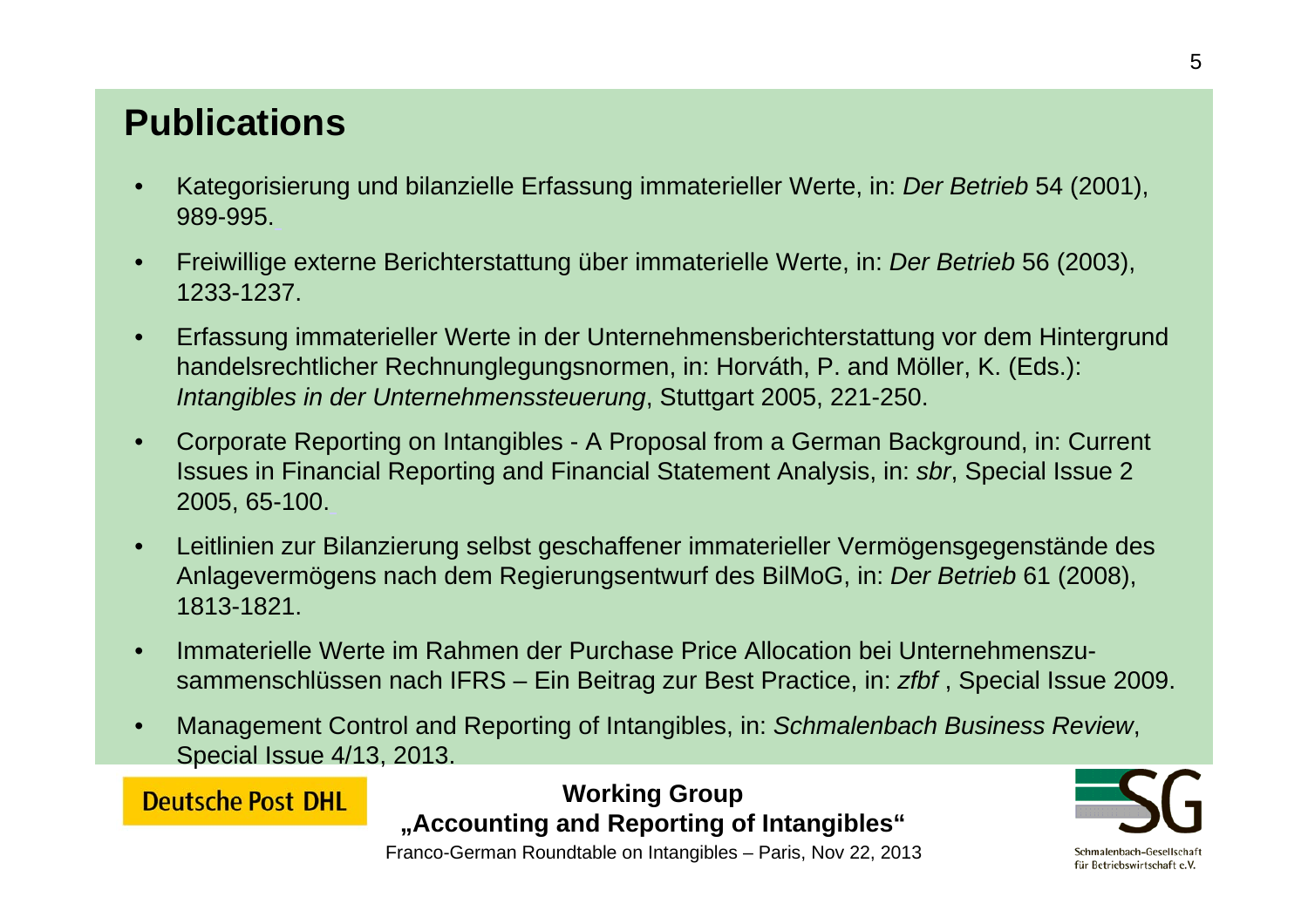### **Basic categorization of Intangibles: 7 categories of intangibles identified (publication in German language in 2001)**

**1. Human Capital**

e.g. know how, training, development, leadership quality, working conditions etc.

**2. Customer Capital**

e.g. customer lists, customer relationships, customer satisfaction, trademarks etc.

**3. Investor Capital**

e.g. financing conditions, investor confidence/trust etc.

**4. Process Capital**

e.g. quality levels/checks, distribution network etc.

#### **5. Location Capital**

e.g. good connection to public transport/motorways/airports, tax aspects

- **6. Innovation Capital**
- **7. Supplier Capital**

**Deutsche Post DHL** 

**Working Group "Accounting and Reporting of Intangibles"**

- **≻no clear cut** possible
- categories are interdependent

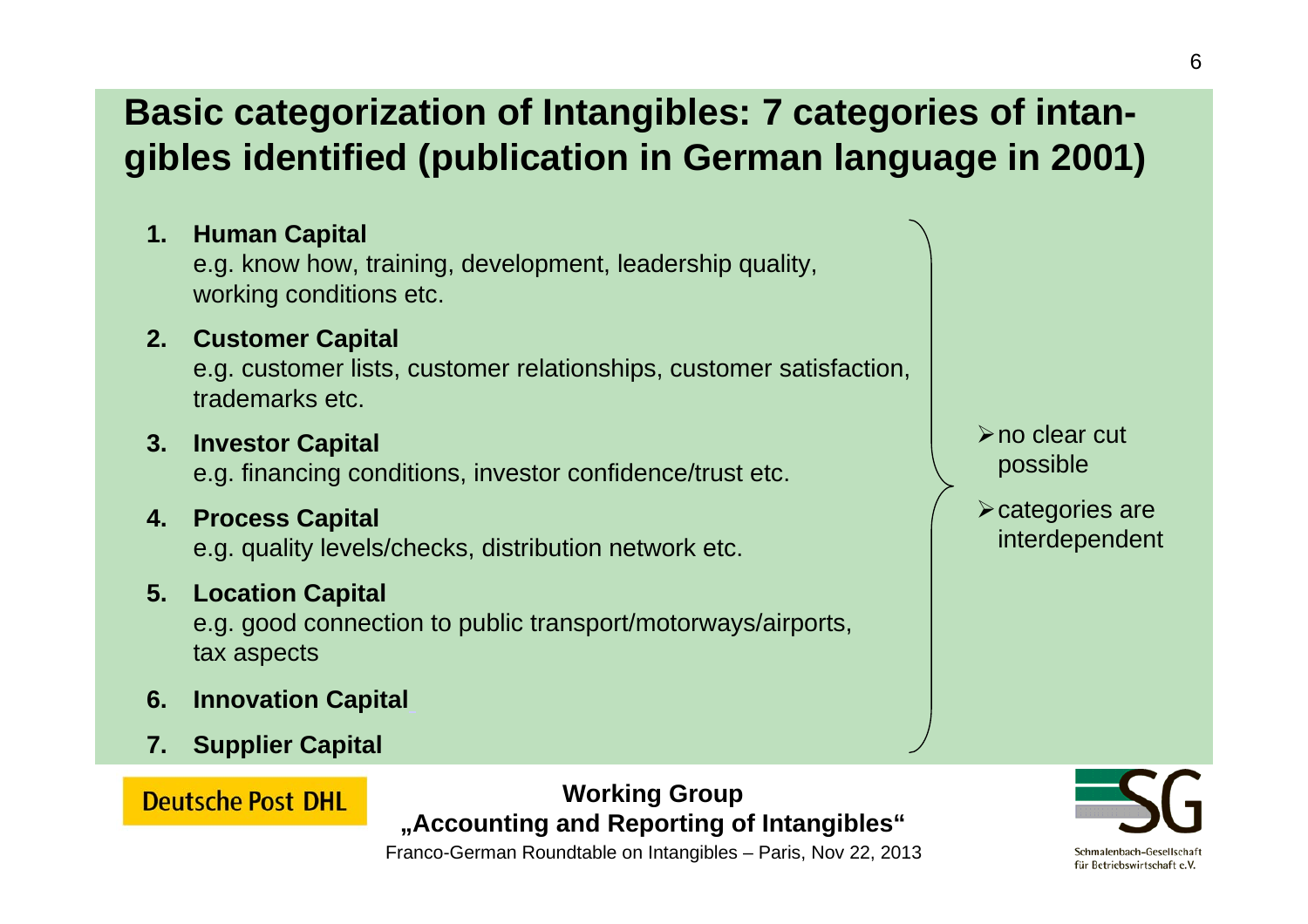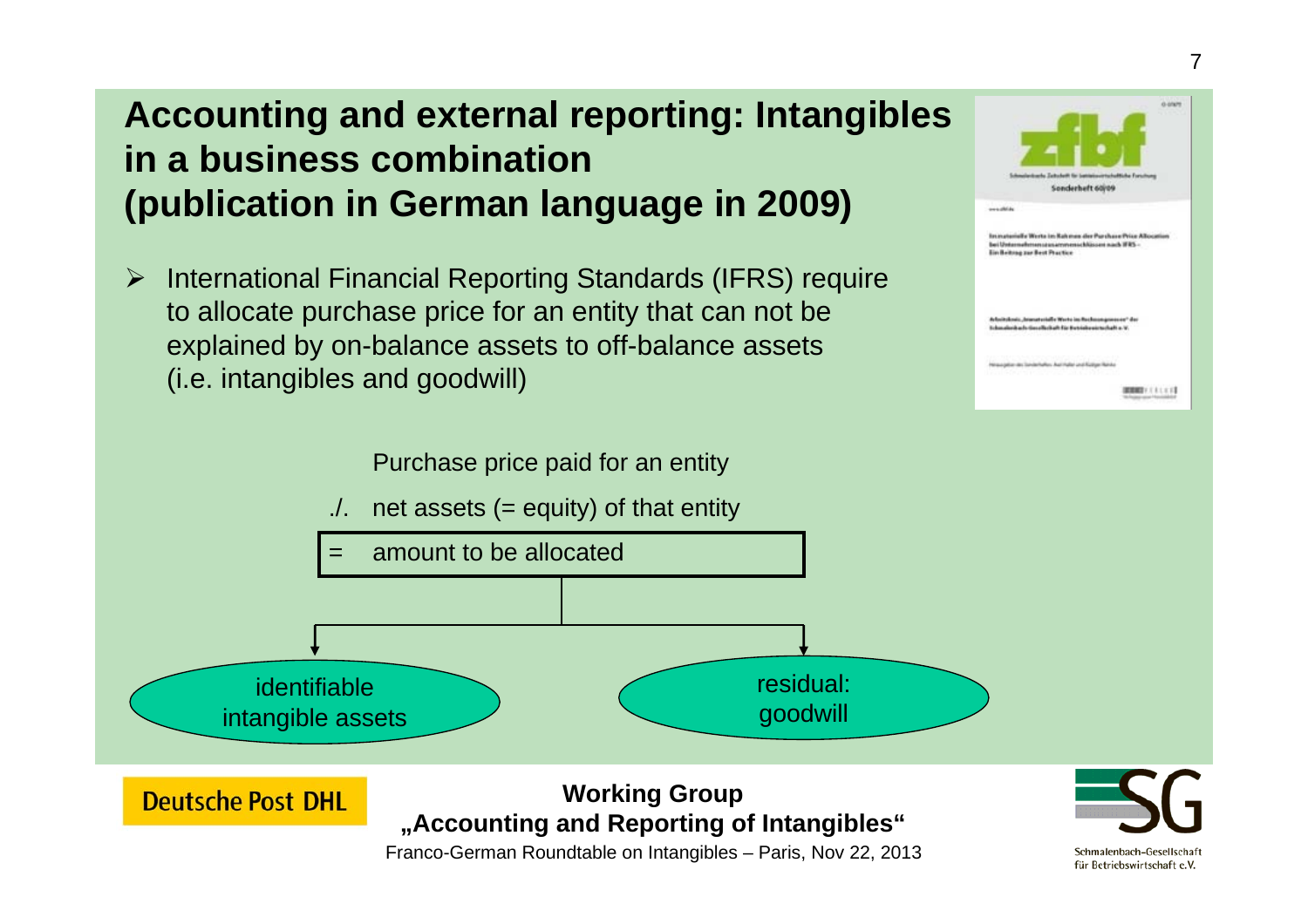### **Accounting and external reporting: Intangibles in a business combination**



**Working Group "Accounting and Reporting of Intangibles"**

Franco-German Roundtable on Intangibles – Paris, Nov 22, 2013

**Deutsche Post DHL** 

Schmalenbach-Gesellschaft für Betriebswirtschaft e.V.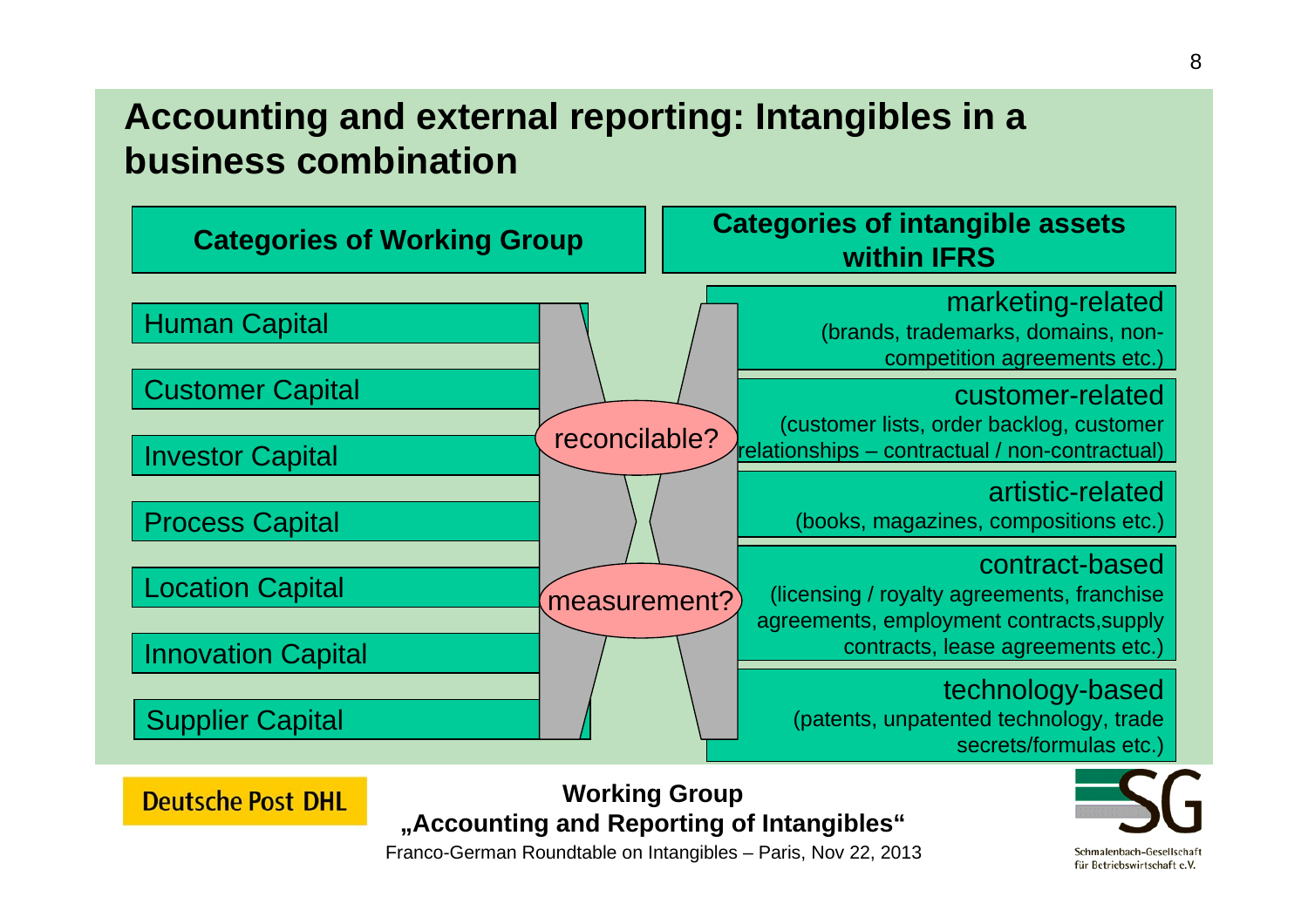## **Intangibles within management control & internal reporting: (publication in English language in 2013)**

- $\blacktriangleright$  categorization of intangibles by Working Group adjusted by aspects of sustainability
- $\triangleright$  sustainability not regarded as a separate category, but as an additional dimension of each category



**Deutsche Post DHL** 



- dimension of sustainability **adds ecological and social/ethical dimension** to economic value
- **<u><b>•** not in conflict to economic</u> dimensions
- **Example 2 Is contignal Proport Figure Proporter** *of proports in broadening the indefference assembled*
- **interface to Corporate Social Responsibiltiy Reporting / Integrated Reporting**

**Working Group "Accounting and Reporting of Intangibles"**

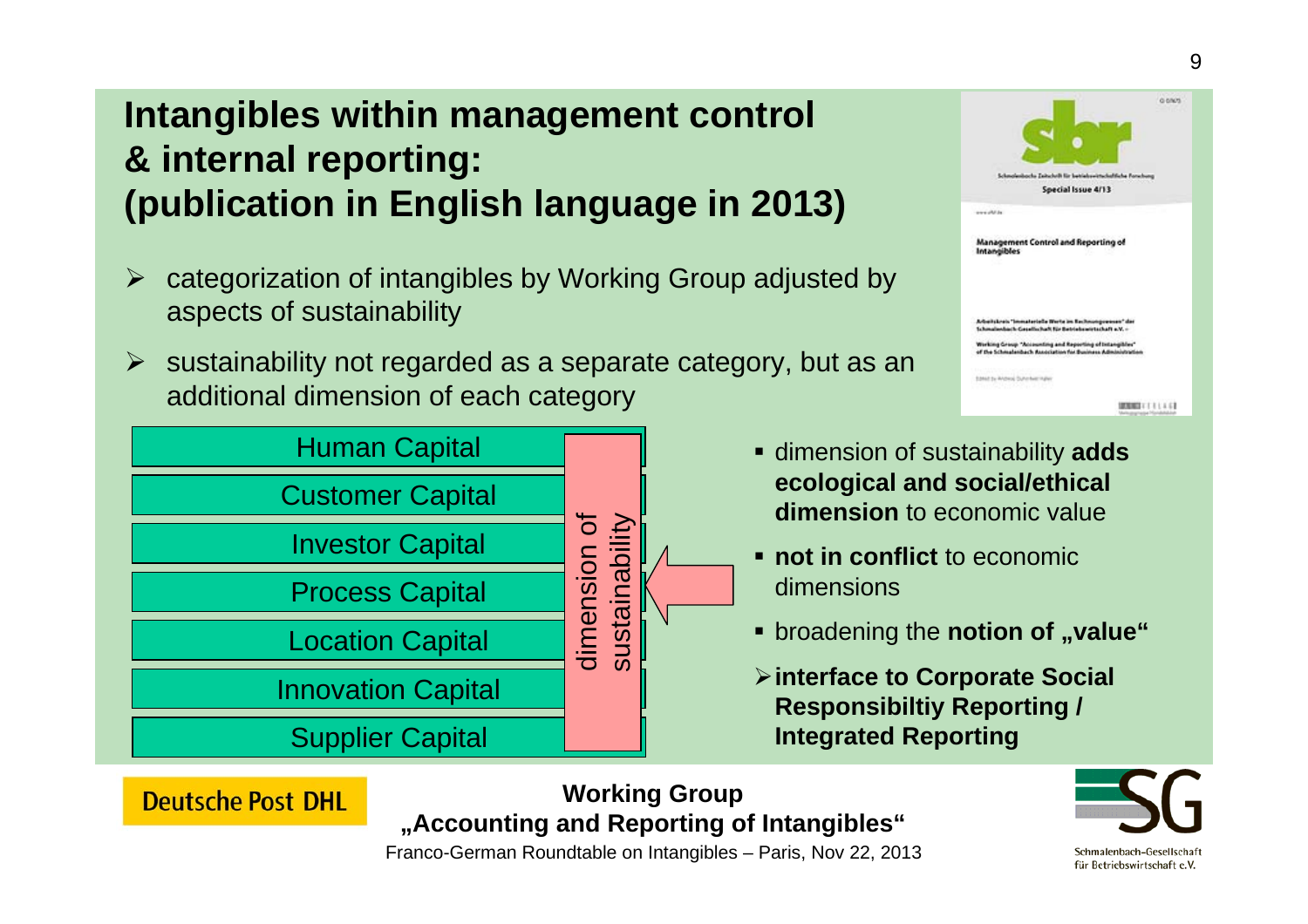### **Intangibles within management control & internal reporting**

#### $\blacktriangleright$ **Key questions:**

- How are intangibles identified within management control systems (regardless of whether they are on-balance or off-balance)?
- How are decisions taken concerning identified crucial intangibles?
- How are they measured? Are management incentives in place?
- Is it always possible to measure in € amounts? [side aspect: only what can be measured can be rewarded]

#### $\blacktriangleright$ **Key learning:**

**Deutsche Post DHL** 

- Theoretically, control systems are available and designable
- In business practice, there is no management control system in place that covers all aspects of management control of intangibles.
- But: individual solutions for management control of selected are identifiable

#### **Working Group "Accounting and Reporting of Intangibles"**



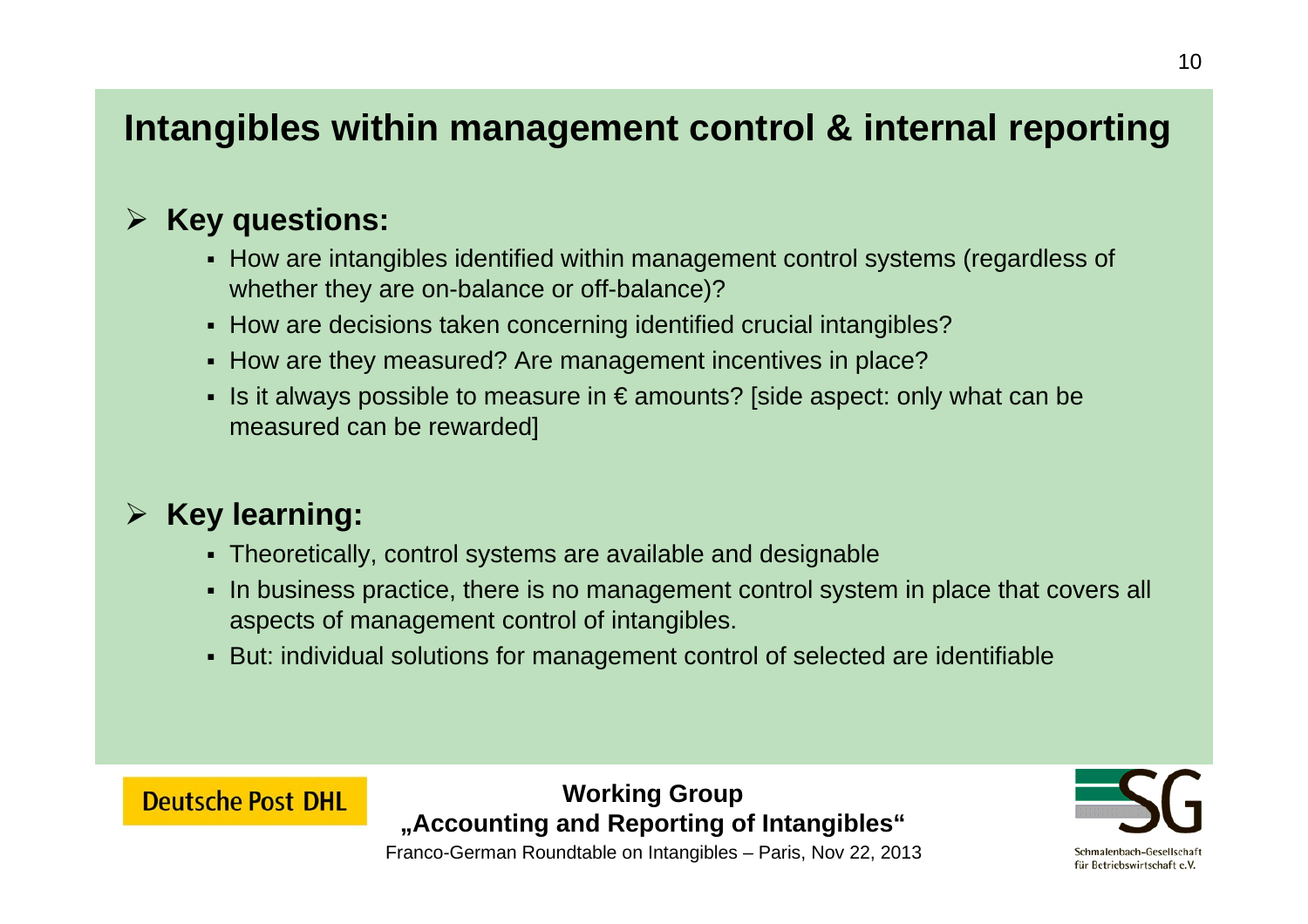### **Intangibles within management control & internal reporting**

### **Individual solutions identified and discussed:**

- Henkel KGaA: management control of brands
- Metro AG: Human Capital Return on Investment (HCROI), an approach to evaluate human capital management
- Bertelsmann SE: Measurement and control of corporate culture
- SAP: Monitoring sustainability
- Deutsche Post DHL: Carbon efficiency management



#### **Working Group "Accounting and Reporting of Intangibles"**

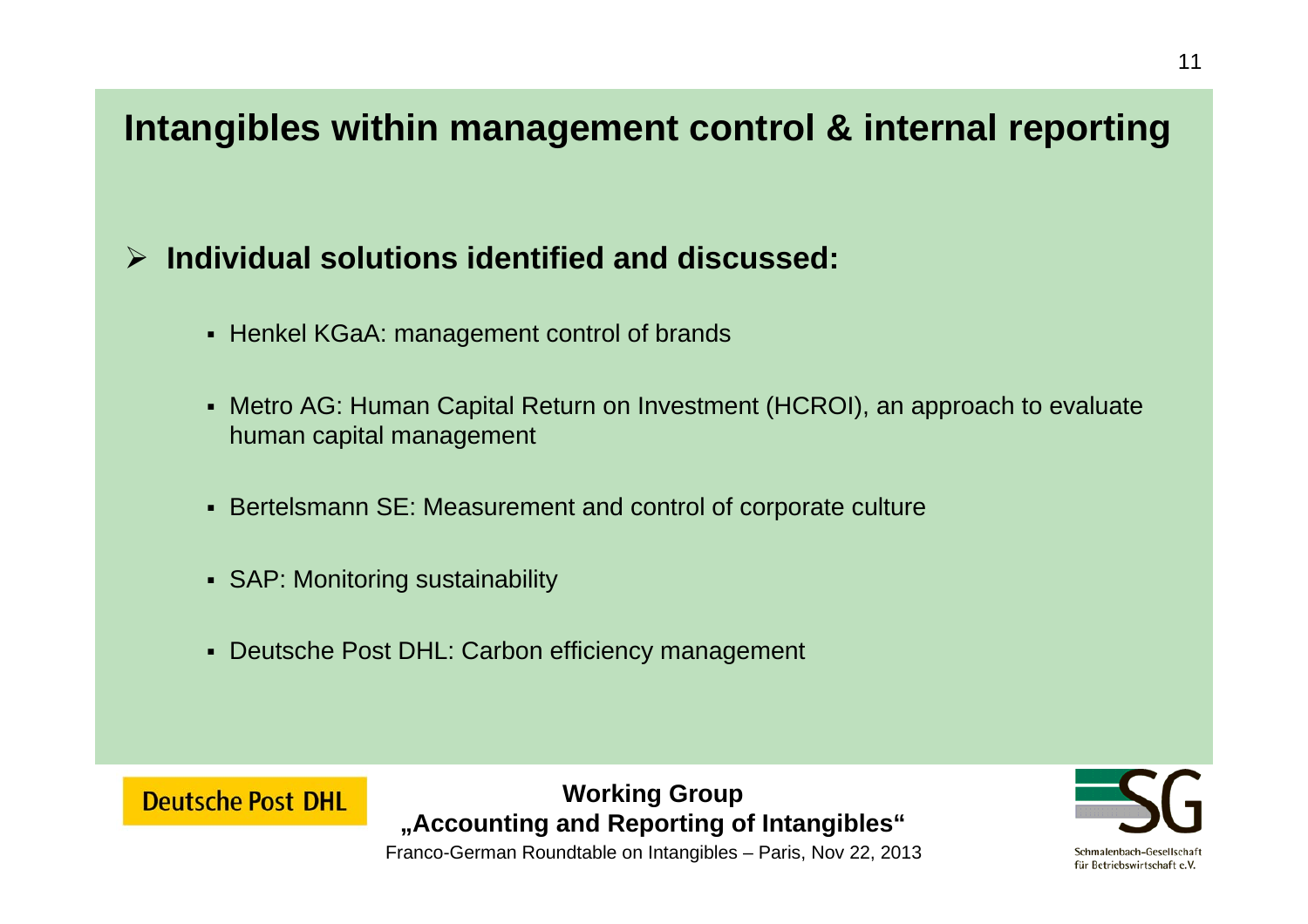### **DP DHL: carbon efficiency management as integral part of strategy**

### **Strategy 2015 has three bottom lines:**

**Deutsche Post DHL** 

- to be provider of choice for our customers  $\longrightarrow$  customer capital
- to be investment of choice for our investors  $\longrightarrow$  investor capital
- to be employer of choice for our staff. → solution and apital



- 
- 



#### **Working Group "Accounting and Reporting of Intangibles"**

Franco-German Roundtable on Intangibles – Paris, Nov 22, 2013

Schmalenbach-Gesellschaft für Betriebswirtschaft e.V.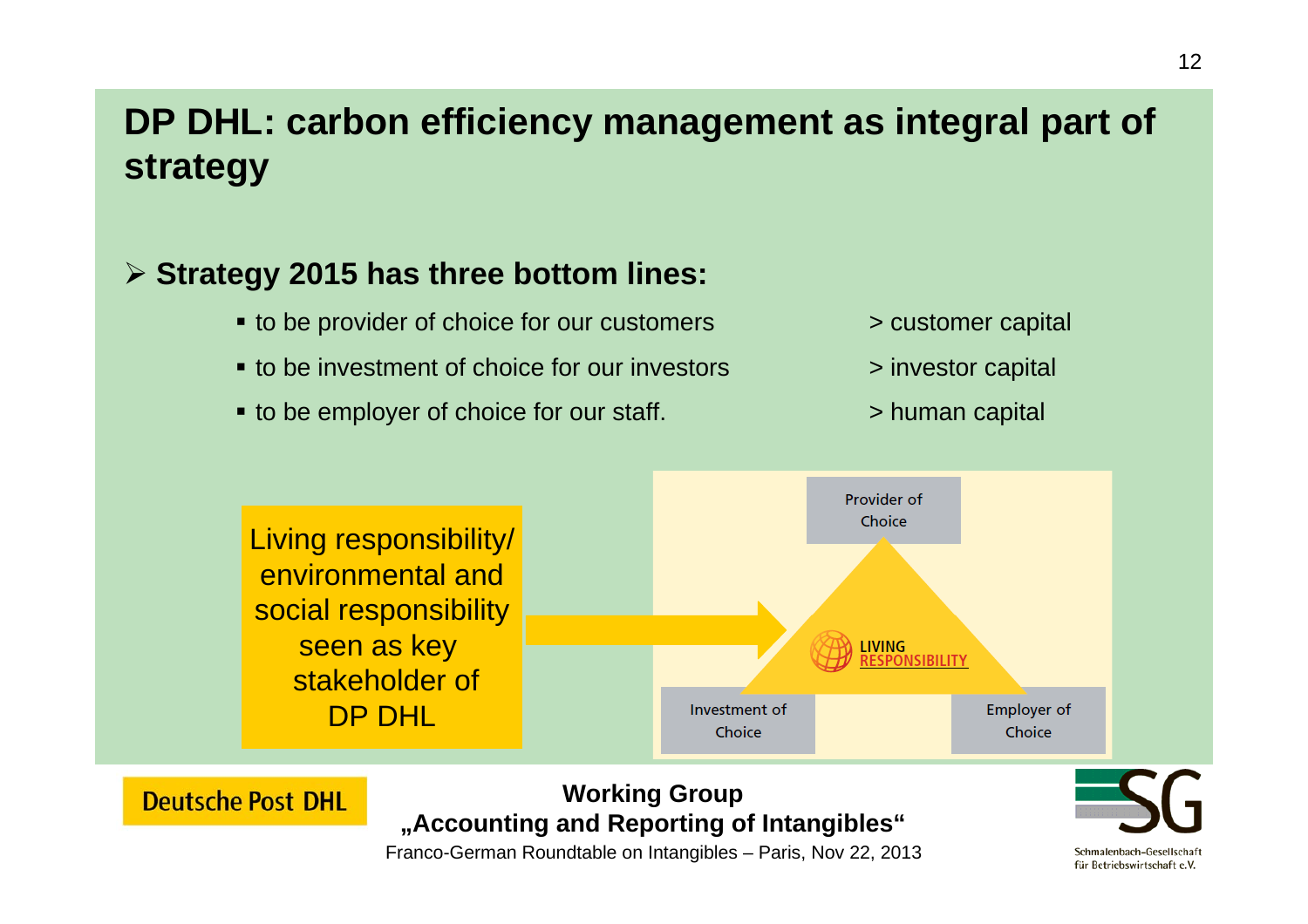### **DP DHL: Why carbon efficiency management?**



**Deutsche Post DHL** 

**Working Group "Accounting and Reporting of Intangibles"**

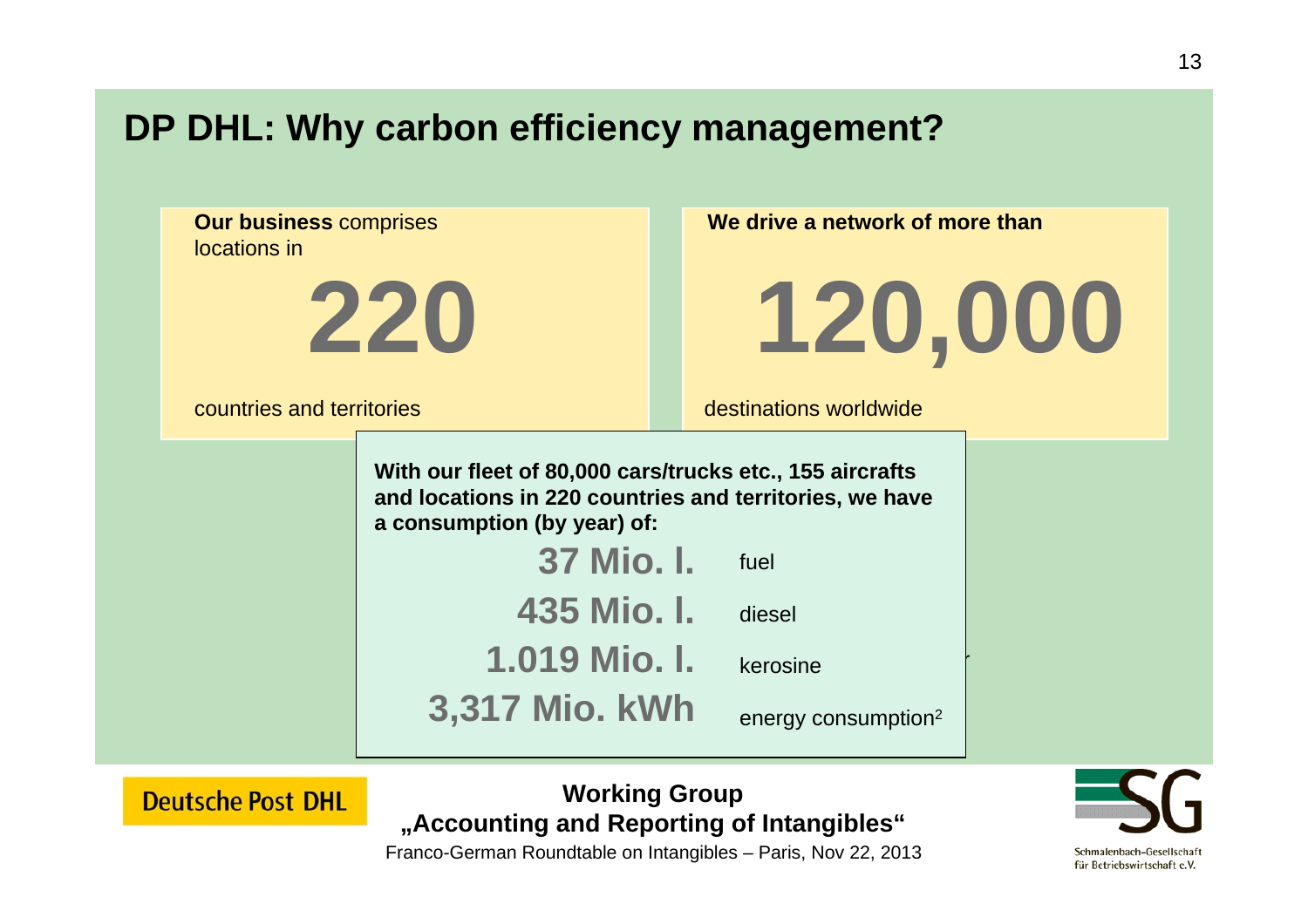### **Carbon Efficiency Management / Carbon Accounting and Controlling as key institution to balance economic and social interests**

- **ambition:** to improve carbon efficiency (incl. subcontractors) by 30% until 2020 (basis: 2007)
- **social benefits:**  minimization of impact of our business operations on environment
- **economic benefits:**  reducing amount of fuel and energy we consume, which in turn reduces our costs

**Deutsche Post DHL** 



source: Corporate Responsibility Report 2011, Deutsche Post DHL

#### **Working Group "Accounting and Reporting of Intangibles"**

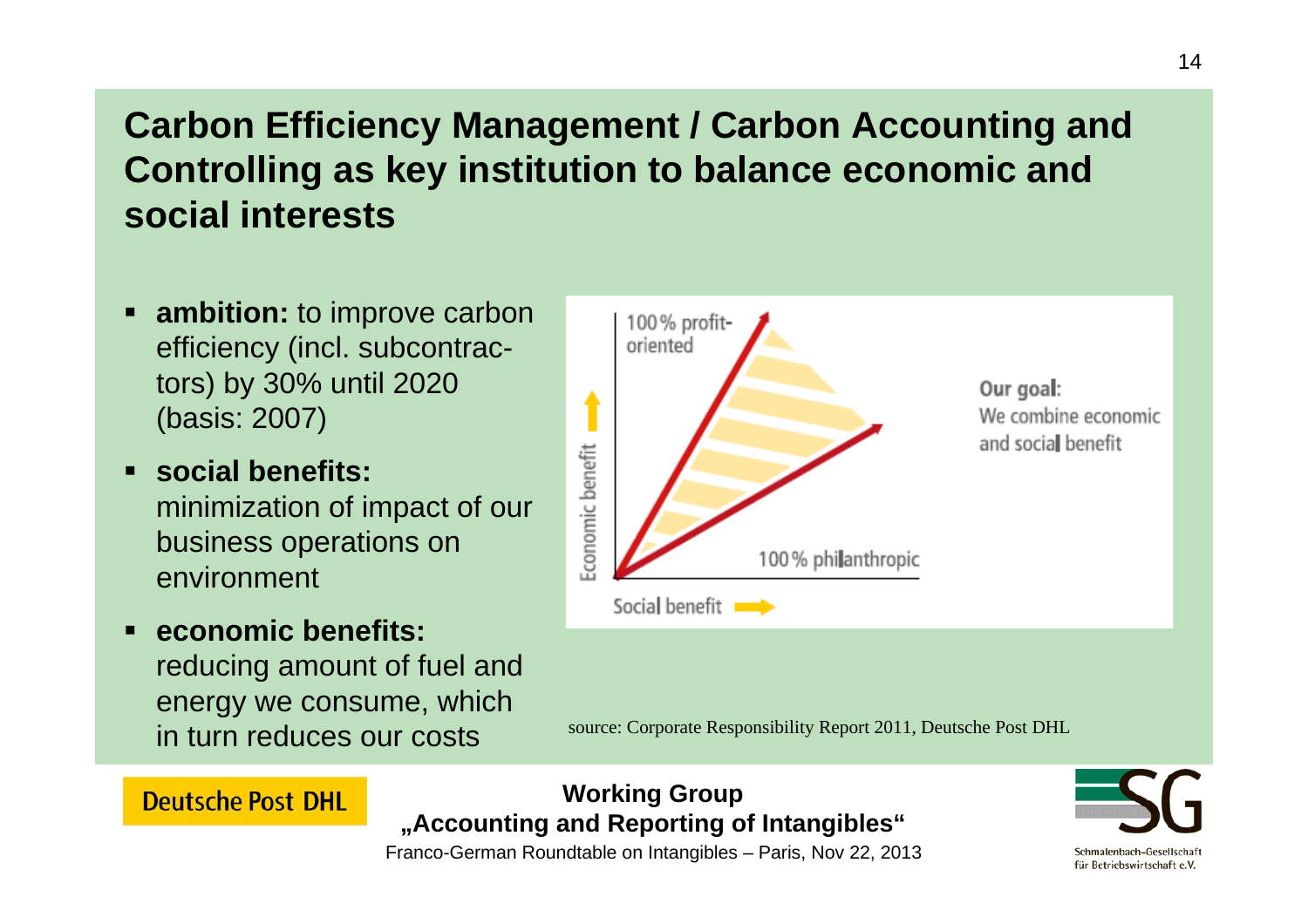### **Carbon Accounting and Controlling aims at comprehensive support for management**



#### **Working Group "Accounting and Reporting of Intangibles"**

**Deutsche Post DHL**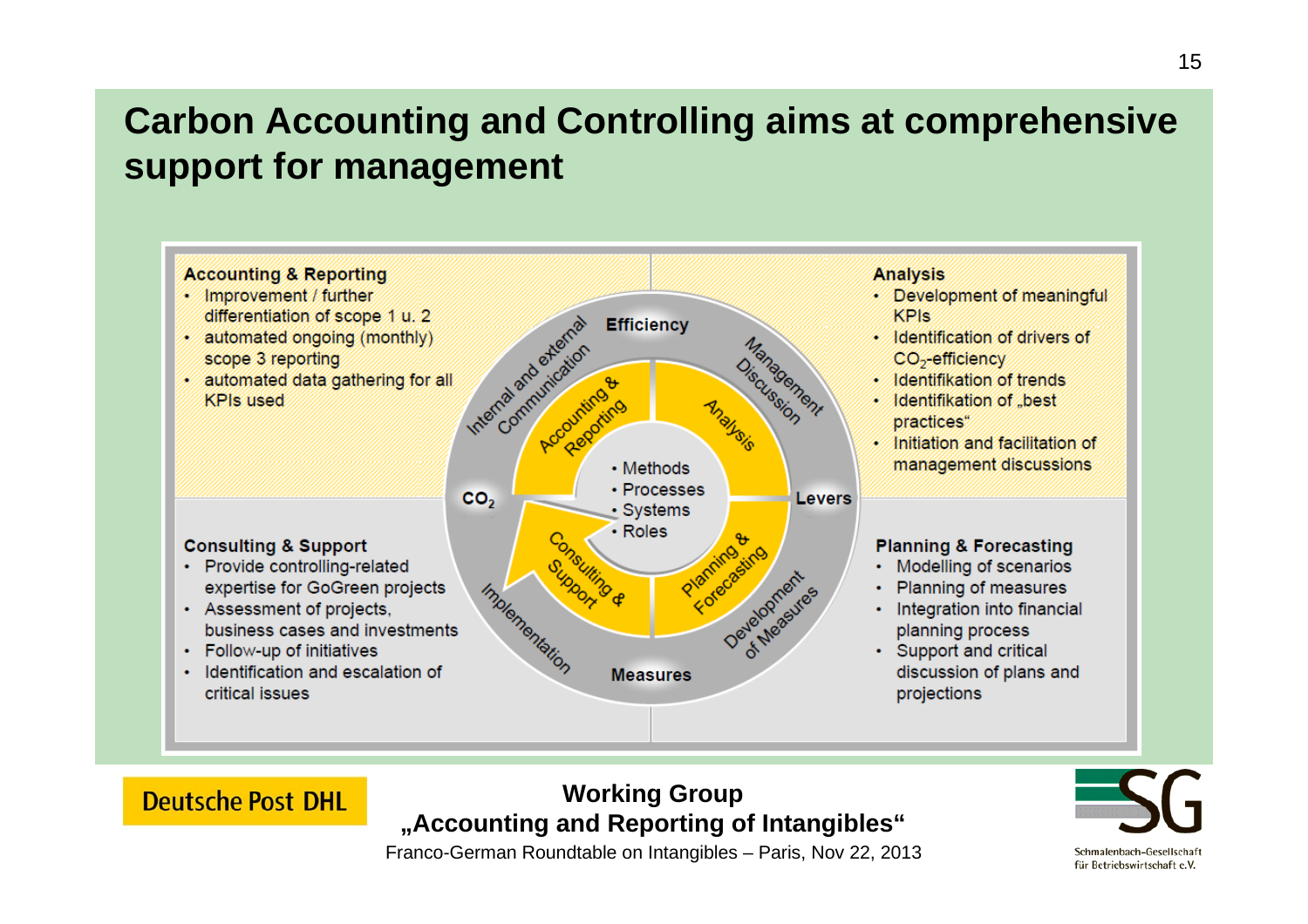### **Carbon Accounting and Controlling Implementation: regular internal and external reporting**



#### **Working Group "Accounting and Reporting of Intangibles"**

**Deutsche Post DHL** 

Franco-German Roundtable on Intangibles – Paris, Nov 22, 2013



für Betriebswirtschaft e.V.